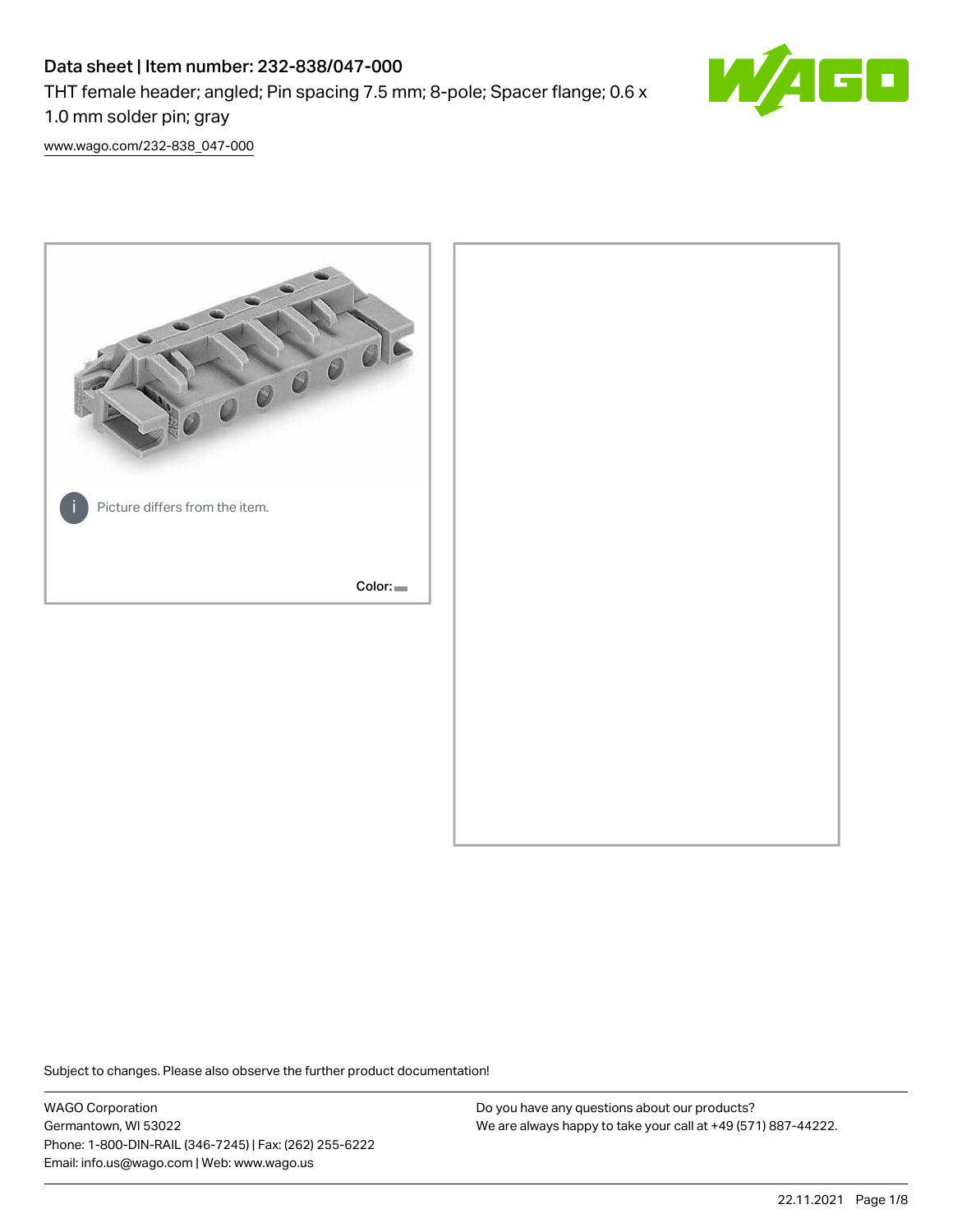

Dimensions in mm

 $L =$  (pole no.  $-1$ ) x pin spacing + 5 mm

 $L1 = L + 3$  mm

 $L2 = L + 8.8$  mm

```
L3 = L + 14.8 mm
```

```
2- to 3-pole female connectors – one latch only
```
## Item description

- **Horizontal or vertical PCB mounting via straight or angled solder pins**
- For board-to-board and board-to-wire connections

Subject to changes. Please also observe the further product documentation!

WAGO Corporation Germantown, WI 53022 Phone: 1-800-DIN-RAIL (346-7245) | Fax: (262) 255-6222 Email: info.us@wago.com | Web: www.wago.us

Do you have any questions about our products? We are always happy to take your call at +49 (571) 887-44222.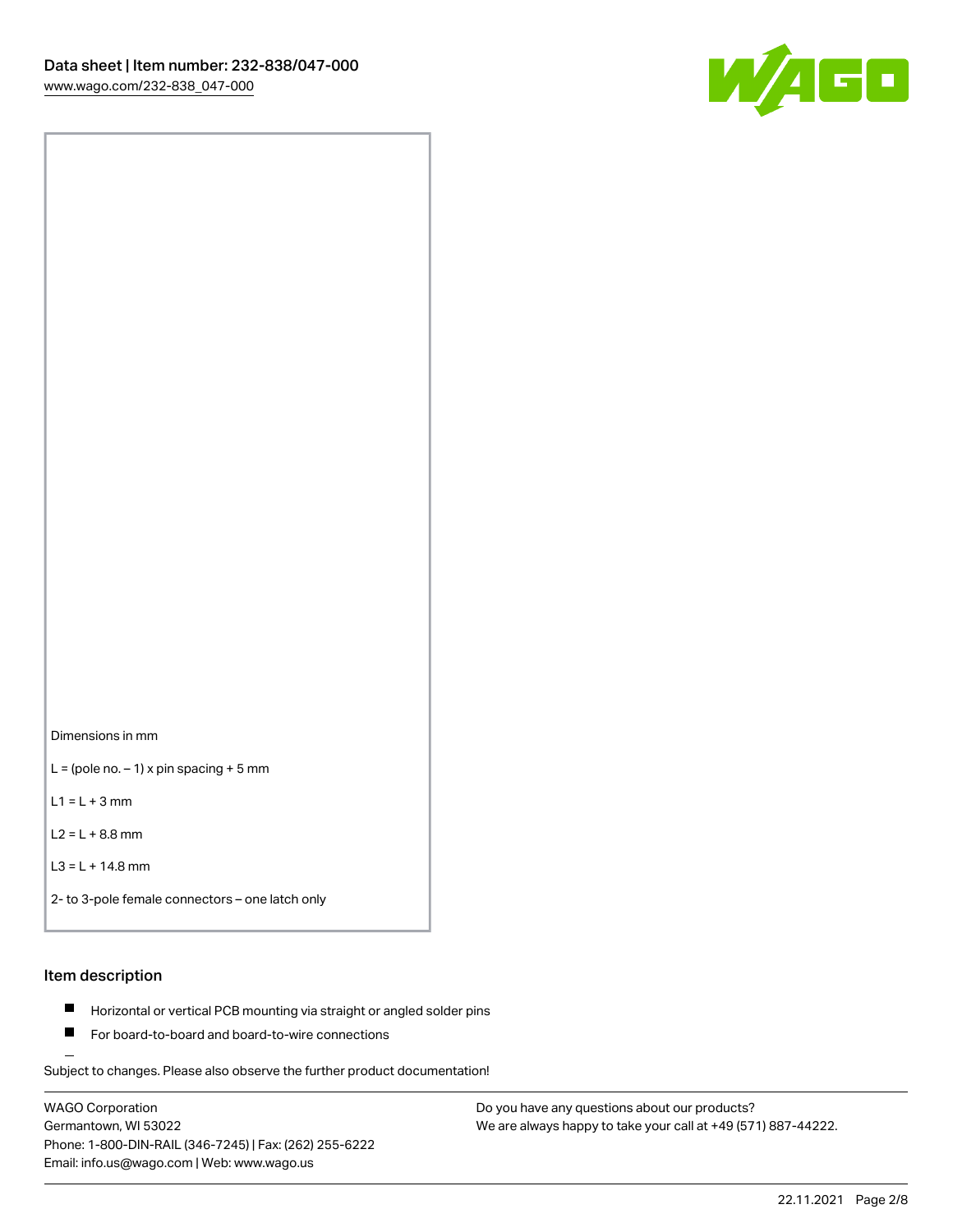- $\blacksquare$ Touch-proof PCB outputs
- $\blacksquare$ Easy-to-identify PCB inputs and outputs
- With coding fingers  $\blacksquare$

# Data

# Notes

| Safety information 1 | The <i>MCS – MULTI CONNECTION SYSTEM</i> includes connectors<br>without breaking capacity in accordance with DIN EN 61984. When<br>used as intended, these connectors must not be connected<br>/disconnected when live or under load. The circuit design should<br>ensure header pins, which can be touched, are not live when<br>unmated. |
|----------------------|--------------------------------------------------------------------------------------------------------------------------------------------------------------------------------------------------------------------------------------------------------------------------------------------------------------------------------------------|
| Variants:            | Other pole numbers<br>3.8 mm pin projection for male headers with straight solder pins<br>Gold-plated or partially gold-plated contact surfaces<br>Other versions (or variants) can be requested from WAGO Sales or<br>configured at https://configurator.wago.com/                                                                        |

## Electrical data

#### IEC Approvals

| Ratings per                 | IEC/EN 60664-1                                                       |
|-----------------------------|----------------------------------------------------------------------|
| Rated voltage (III / 3)     | 500 V                                                                |
| Rated surge voltage (III/3) | 6 <sub>kV</sub>                                                      |
| Rated voltage (III/2)       | 630 V                                                                |
| Rated surge voltage (III/2) | 6 <sub>kV</sub>                                                      |
| Nominal voltage (II/2)      | 1000V                                                                |
| Rated surge voltage (II/2)  | 6 <sub>k</sub> V                                                     |
| Rated current               | 12A                                                                  |
| Legend (ratings)            | (III / 2) $\triangleq$ Overvoltage category III / Pollution degree 2 |

### UL Approvals

| Approvals per                  | UL 1059 |
|--------------------------------|---------|
| Rated voltage UL (Use Group B) | 300 V   |
| Rated current UL (Use Group B) | 15 A    |
| Rated voltage UL (Use Group D) | 300 V   |
| Rated current UL (Use Group D) | 10 A    |

Subject to changes. Please also observe the further product documentation!

WAGO Corporation Germantown, WI 53022 Phone: 1-800-DIN-RAIL (346-7245) | Fax: (262) 255-6222 Email: info.us@wago.com | Web: www.wago.us Do you have any questions about our products? We are always happy to take your call at +49 (571) 887-44222.

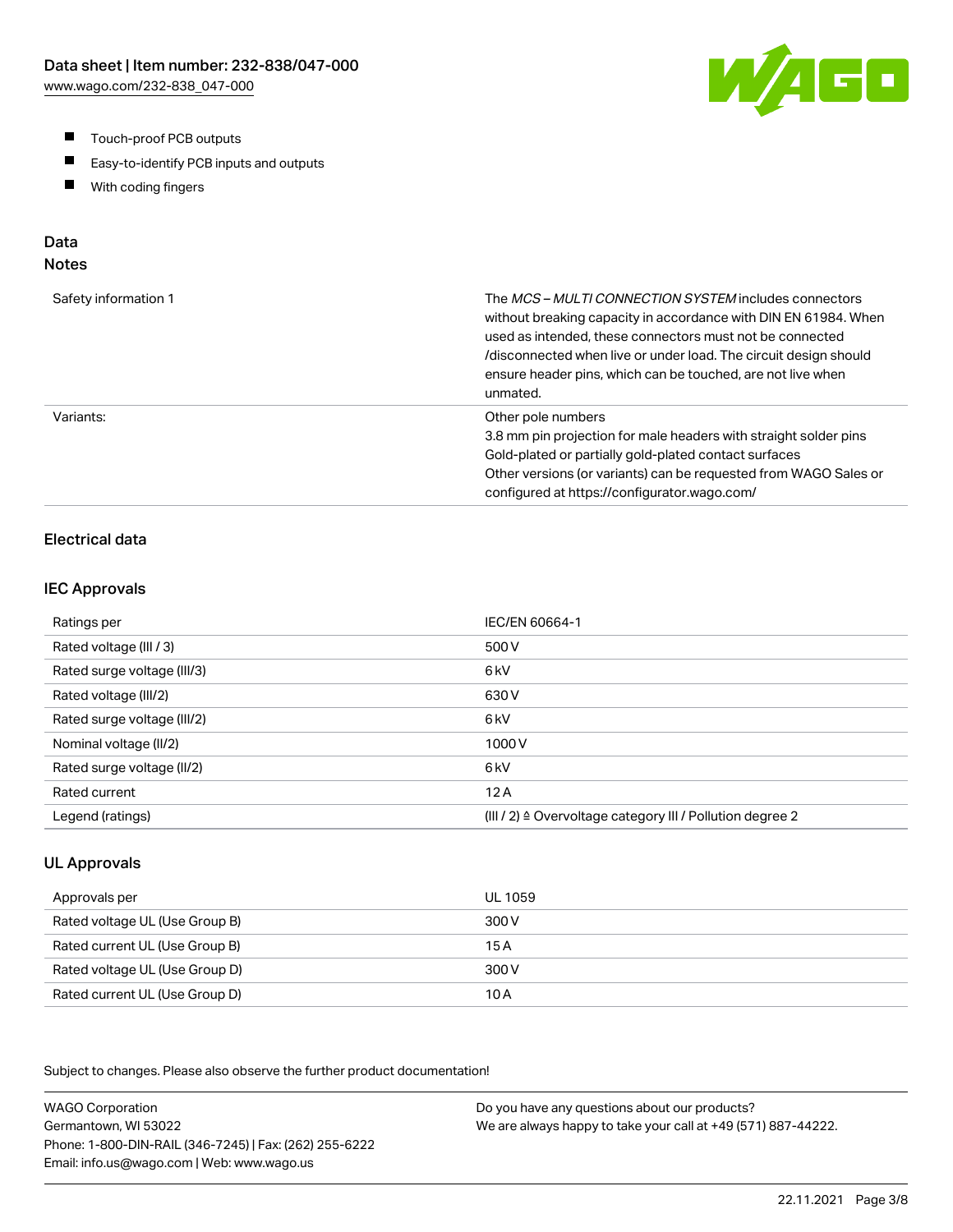

### Ratings per UL

| Rated voltage UL 1977 | 600 V |
|-----------------------|-------|
| Rated current UL 1977 |       |

### CSA Approvals

| Approvals per                   | CSA   |
|---------------------------------|-------|
| Rated voltage CSA (Use Group B) | 300 V |
| Rated current CSA (Use Group B) | 15 A  |
| Rated voltage CSA (Use Group D) | 300 V |
| Rated current CSA (Use Group D) | 10 A  |

#### Connection data

| Total number of potentials |  |
|----------------------------|--|
| Number of connection types |  |
| Number of levels           |  |

### Connection 1

| Number of poles |  |
|-----------------|--|
|                 |  |

# Physical data

| Pin spacing                          | 7.5 mm / 0.295 inch   |
|--------------------------------------|-----------------------|
| Width                                | 67.3 mm / 2.65 inch   |
| Height                               | 16.6 mm / 0.654 inch  |
| Height from the surface              | 11.6 mm / 0.457 inch  |
| Depth                                | 18.25 mm / 0.719 inch |
| Solder pin length                    | 5 mm                  |
| Solder pin dimensions                | $0.6 \times 1$ mm     |
| Drilled hole diameter with tolerance | $1.3$ $(+0.1)$ mm     |

## Mechanical data

| Mounting type | Mounting flange             |
|---------------|-----------------------------|
| Mounting type | Flush feed-through mounting |
|               | Panel mounting              |

Subject to changes. Please also observe the further product documentation!

| <b>WAGO Corporation</b>                                | Do you have any questions about our products?                 |
|--------------------------------------------------------|---------------------------------------------------------------|
| Germantown, WI 53022                                   | We are always happy to take your call at +49 (571) 887-44222. |
| Phone: 1-800-DIN-RAIL (346-7245)   Fax: (262) 255-6222 |                                                               |
| Email: info.us@wago.com   Web: www.wago.us             |                                                               |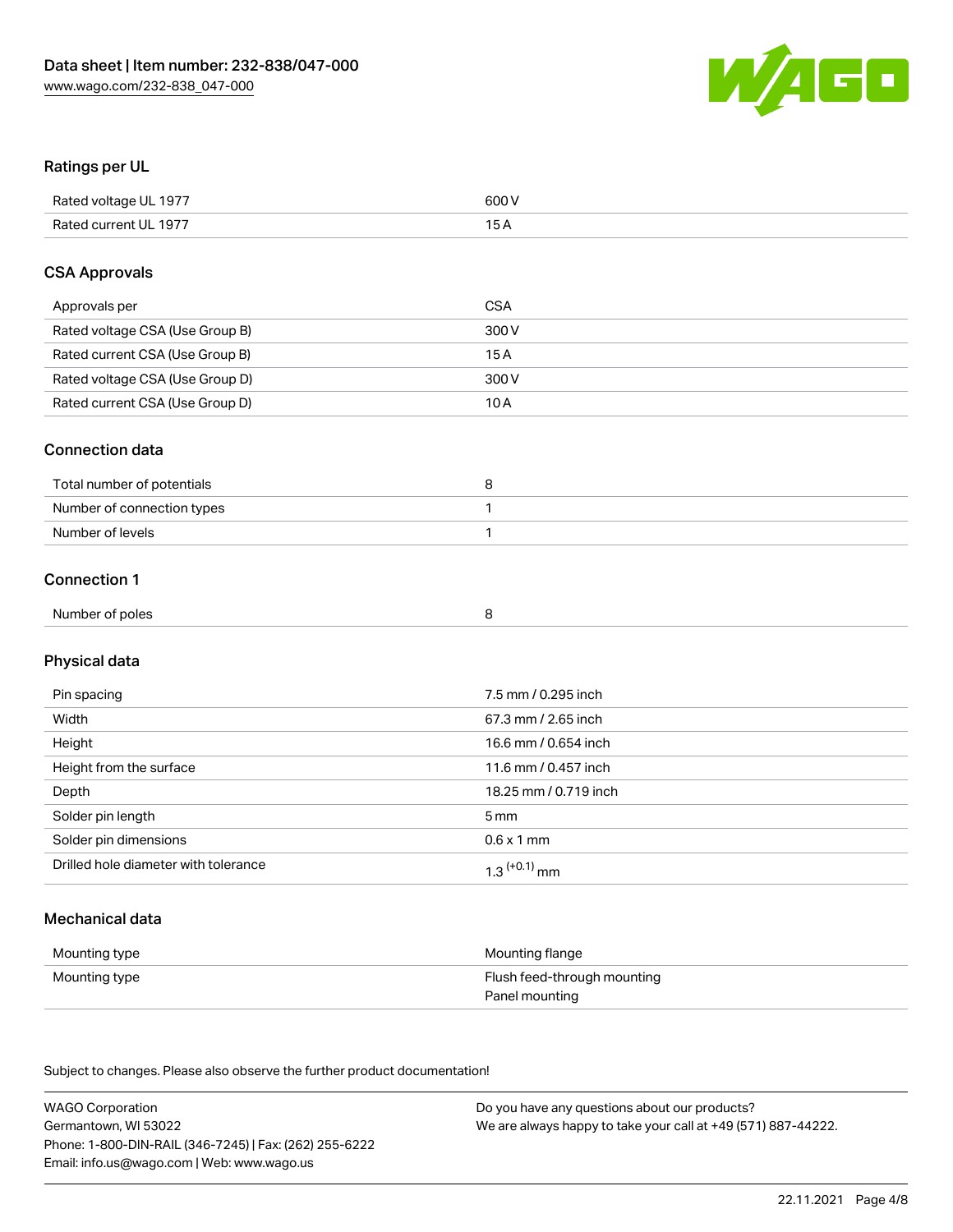[www.wago.com/232-838\\_047-000](http://www.wago.com/232-838_047-000)



### Plug-in connection

| Contact type (pluggable connector) | Female header |
|------------------------------------|---------------|
| Connector (connection type)        | for PCB       |
| Mismating protection               | No            |
| Mating direction to the PCB        | 0°            |
| Locking of plug-in connection      | Without       |

# PCB contact

| PCB Contact                         | THT                                        |
|-------------------------------------|--------------------------------------------|
| Solder pin arrangement              | over the entire female connector (in-line) |
| Number of solder pins per potential |                                            |

### Material data

| Color                       | gray             |
|-----------------------------|------------------|
| Material group              |                  |
| Insulation material         | Polyamide (PA66) |
| Flammability class per UL94 | V <sub>0</sub>   |
| Contact material            | Copper alloy     |
| Contact plating             | tin-plated       |
| Fire load                   | $0.2$ MJ         |
| Weight                      | 9.7 <sub>g</sub> |

#### Environmental requirements

| Limit temperature range | -60 … +85 °C |
|-------------------------|--------------|
|-------------------------|--------------|

## Commercial data

| PU (SPU)              | 25 Stück      |
|-----------------------|---------------|
| Packaging type        | box           |
| Country of origin     | DE            |
| <b>GTIN</b>           | 4050821638063 |
| Customs tariff number | 85366990990   |

## Approvals / Certificates

#### Ship Approvals

| Logo | Approval | <b>Additional Approval Text</b> | name                  |
|------|----------|---------------------------------|-----------------------|
|      |          |                                 | ' <i>∶</i> ertificate |

Subject to changes. Please also observe the further product documentation!

| <b>WAGO Corporation</b>                                | Do you have any questions about our products?                 |
|--------------------------------------------------------|---------------------------------------------------------------|
| Germantown, WI 53022                                   | We are always happy to take your call at +49 (571) 887-44222. |
| Phone: 1-800-DIN-RAIL (346-7245)   Fax: (262) 255-6222 |                                                               |
| Email: info.us@wago.com   Web: www.wago.us             |                                                               |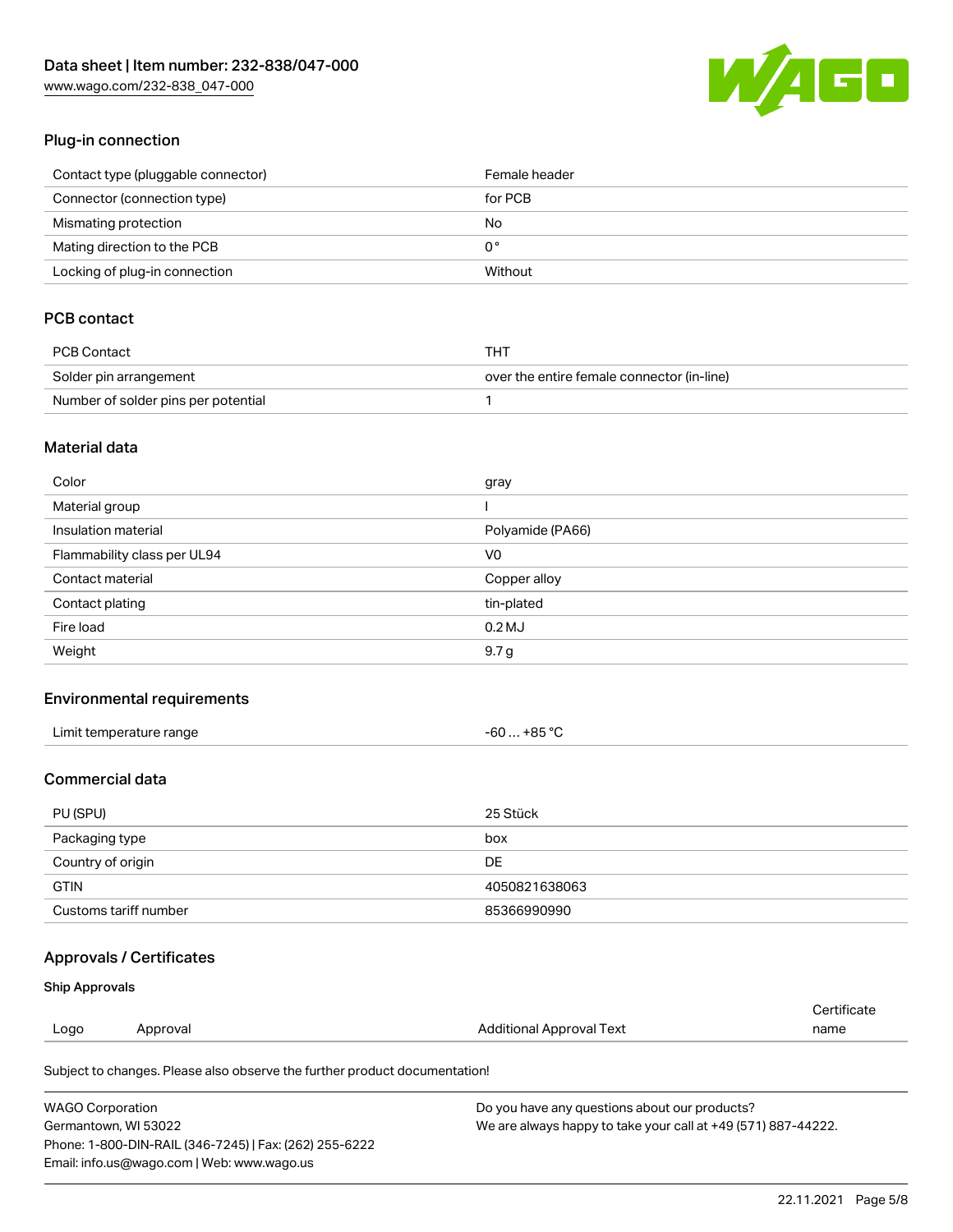

ABS American Bureau of Shipping

HG15869876- PDA

- 19-

DNV GL

Det Norske Veritas, Germanischer Lloyd - TAE000016Z

### UL-Approvals

| Logo                       | Approval                                    | <b>Additional Approval Text</b> | Certificate<br>name |
|----------------------------|---------------------------------------------|---------------------------------|---------------------|
| $\boldsymbol{\mathcal{P}}$ | <b>UR</b><br>Underwriters Laboratories Inc. | <b>UL 1059</b>                  | E45172              |
| J                          | <b>UR</b><br>Underwriters Laboratories Inc. | <b>UL 1977</b>                  | E45171              |

## Counterpart



Item no.731-609 1-conductor male connector; CAGE CLAMP®; 2.5 mm²; Pin spacing 7.5 mm; 9-pole; 2,50 mm²; gray [www.wago.com/731-609](https://www.wago.com/731-609)

# Optional accessories

| Testing accessories |
|---------------------|

| Testing accessories |                                                                                                                              |                      |
|---------------------|------------------------------------------------------------------------------------------------------------------------------|----------------------|
|                     | Item no.: 210-136<br>Test plug; 2 mm Ø; with 500 mm cable                                                                    | www.wago.com/210-136 |
|                     | Item no.: 231-662<br>Test plugs for female connectors; for 7.5 mm and 7.62 mm pin spacing; 2,50 mm <sup>2</sup> ; light gray | www.wago.com/231-662 |
| Downloads           |                                                                                                                              |                      |

# Documentation

| <b>Additional Information</b> |            |        |          |
|-------------------------------|------------|--------|----------|
| Technical explanations        | 2019 Apr 3 | pdf    | Download |
|                               |            | 2.0 MB |          |

Subject to changes. Please also observe the further product documentation!

| <b>WAGO Corporation</b>                                | Do you have any questions about our products?                 |
|--------------------------------------------------------|---------------------------------------------------------------|
| Germantown, WI 53022                                   | We are always happy to take your call at +49 (571) 887-44222. |
| Phone: 1-800-DIN-RAIL (346-7245)   Fax: (262) 255-6222 |                                                               |
| Email: info.us@wago.com   Web: www.wago.us             |                                                               |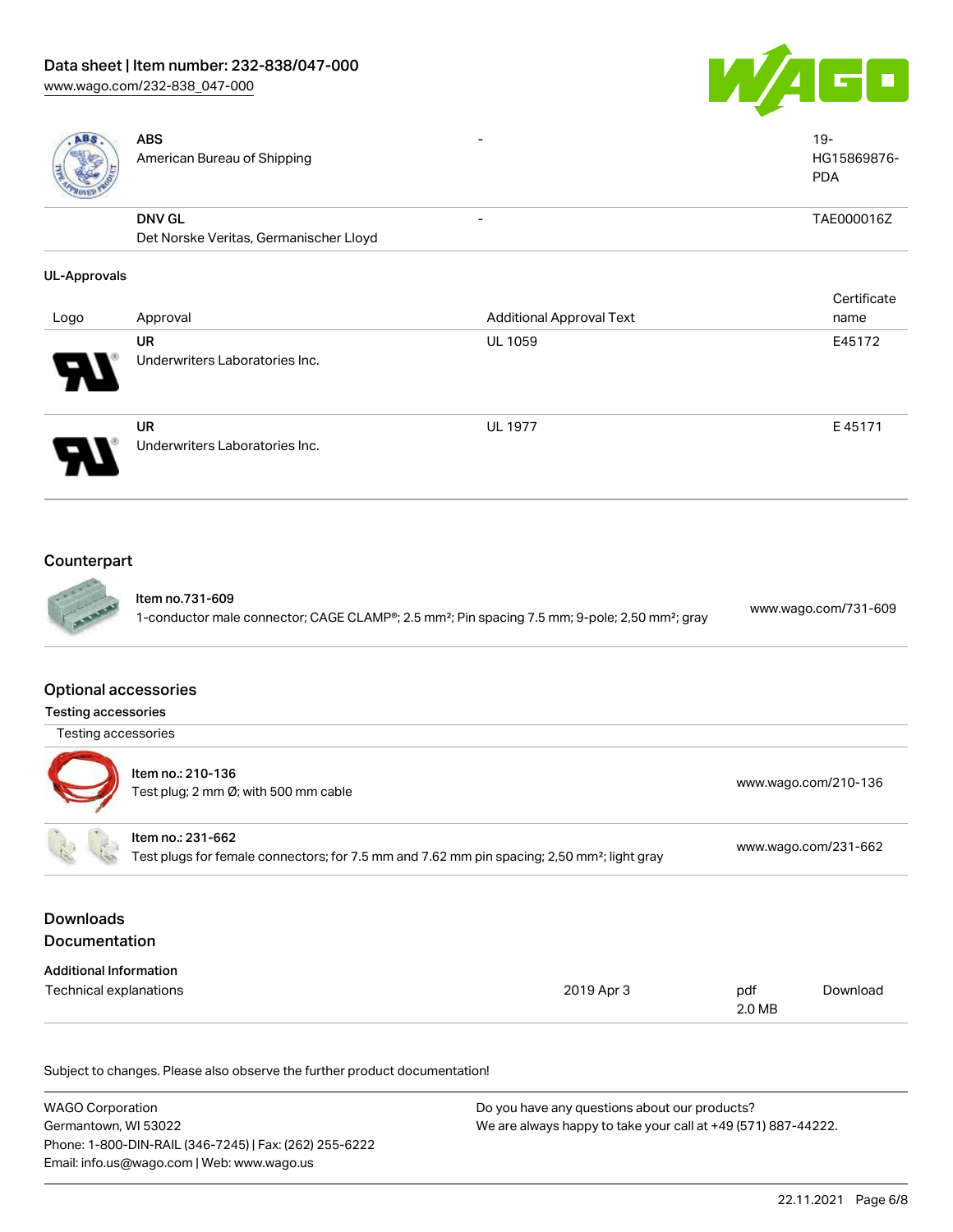#### CAD files

#### PCB Design

Symbol and Footprint 232-838/047-000

CAx data for your PCB design, consisting of "schematic symbols and PCB footprints", allow easy integration of the WAGO component into your development environment.

#### Supported formats:

- $\blacksquare$ Accel EDA 14 & 15
- $\blacksquare$ Altium 6 to current version
- П Cadence Allegro
- П **DesignSpark**
- $\blacksquare$ Eagle Libraries
- $\blacksquare$ KiCad
- $\blacksquare$ Mentor Graphics BoardStation
- $\blacksquare$ Mentor Graphics Design Architect
- П Mentor Graphics Design Expedition 99 and 2000
- П OrCAD 9.X PCB and Capture
- **The State** PADS PowerPCB 3, 3.5, 4.X, and 5.X
- $\blacksquare$ PADS PowerPCB and PowerLogic 3.0
- $\blacksquare$ PCAD 2000, 2001, 2002, 2004, and 2006
- П Pulsonix 8.5 or newer
- П **STL**
- П 3D STEP
- П TARGET 3001!
- $\blacksquare$ View Logic ViewDraw
- П Quadcept
- П Zuken CadStar 3 and 4
- $\blacksquare$ Zuken CR-5000 and CR-8000

PCB Component Libraries (EDA), PCB CAD Library Ultra Librarian

#### Environmental Product Compliance

#### Compliance Search

Environmental Product Compliance 232-838/047-000 THT female header; angled; Pin spacing 7.5 mm; 8-pole; Spacer flange; 0.6 x 1.0 mm solder pin; gray

Subject to changes. Please also observe the further product documentation!

WAGO Corporation Germantown, WI 53022 Phone: 1-800-DIN-RAIL (346-7245) | Fax: (262) 255-6222 Email: info.us@wago.com | Web: www.wago.us

Do you have any questions about our products? We are always happy to take your call at +49 (571) 887-44222.



URL [Download](https://www.wago.com/global/d/UltraLibrarian_URLS_232-838_047-000)

URL [Download](https://www.wago.com/global/d/ComplianceLinkMediaContainer_232-838_047-000)